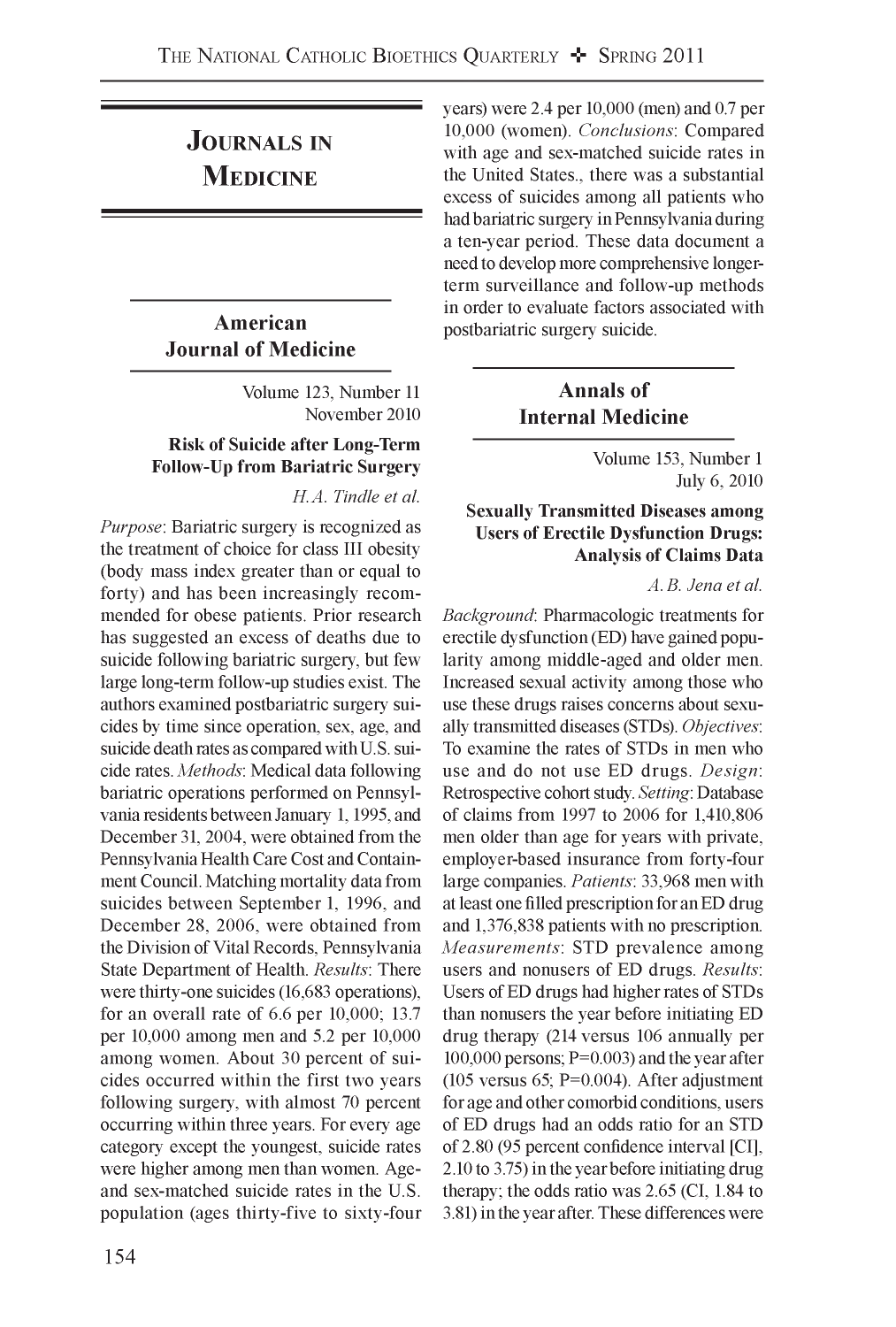largely due to infections with HIV. The odds ratio for HIV infection was 3.32 (CI, 2.38 to 4.36) in the year before and 3.19 (CI, 2.11 to 4.83) in the year after an ED drug prescription was filled. Significant changes in STD rates from the year before to the year after the first ED drug prescription was filled were not documented (adjusted odds ratio for STD for users before versus after the first ED drug prescription was filled, 0.96 [CI, 0.87 to 1.06]). *Limitation'.* Selection bias precludes conclusions about whether use of ED treatments directly leads to increases in STDs. *Conclusion'* Men who use ED drugs have higher rates of STDs, particularly HIV infection, both in the year before and after use of these drugs. The observed association between ED drug use and STDs may have more to do with the types of patients using ED drugs rather than a direct effect of ED drug availability on STD rates. Counseling about safe sexual practices and screening for STDs should accompany the prescription of ED drugs.

> Volume 153, Number 7 October 5, 2010

#### **Insufficient Sleep Undermines Dietary Efforts to Reduce Adiposity**

#### *A. V. Nedeltcheva et al.*

*Background:* Sleep loss can modify energy intake and expenditure. *Objective'.* To determine whether sleep restriction attenuates the effect of a reduced-calorie diet on excess adiposity. *Design*: Randomized, two-period, two-condition crossover study. *Setting:* University clinical research center and sleep laboratory. *Patients:* Ten overweight nonsmoking adults (three women and seven men) with a mean age of fortyone years (SD, 5) and a mean body mass index of 27.4 kg/m2 (SD, 2.0). *Intervention:* Fourteen days of moderate caloric restriction with 8.5 or 5.5 hours of nighttime sleep opportunity. *Measurements*: The primary measure was loss of fat and fat-free body mass. Secondary measures were changes in substrate utilization, energy expenditure, hunger, and twenty-four-hour metabolic hormone concentrations. *Results:* Sleep curtailment decreased the proportion of weight lost as fat by 55 percent (1.4 versus 0.6 kg with 8.5 versus 5.5 hours of sleep opportunity, respectively;  $P = 0.043$ ) and increased the loss of fat-free body mass by 60 percent (1.5 versus 2.4 kg;  $P = 0.002$ ). This was accompanied by markers of enhanced neuroendocrine adaptation to caloric restriction, increased hunger, and a shift in relative substrate utilization toward oxidation of less fat. *Limitations*: The nature of the study limited its duration and sample size. *Conclusion:* The amount of human sleep contributes to the maintenance of fat-free body mass at times of decreased energy intake. Lack of sufficient sleep may compromise the efficacy of typical dietary interventions for weight loss and related metabolic risk reduction.

> Volume, 153, Number 10 November 16, 2010

### **Informing the Debate: Rates of Kidney Transplantation in Nations with Presumed Consent**

#### *L. D. Horvat et al.*

*Background:* The kidney is the most common transplanted organ, accounting for almost all living donor transplantations and most deceased donor organ transplantations. The organ shortage has caused policymakers in many nations to debate the merits of adopting presumed consent legislation as a way to increase donor organ donation from deceased donors. *Objective*: To compare characteristics and kidney transplantation rates for countries with presumed consent for deceased organ donation with countries with explicit consent. *Design:* A longitudinal study of international kidney transplantation from 1997 to 2007. *Setting:* Forty -four nations performing kidney transplantation. *Patients*: Recipients of deceased and living kidney donor transplants. *Measurements*: Rates of transplantation of kidneys from deceased and living donors. *Results:* National characteristics, such as population size, proportion of the population self identified as Catholic, per capita gross domestic product, health expenditures, and physician density, varied widely for the twenty-two nations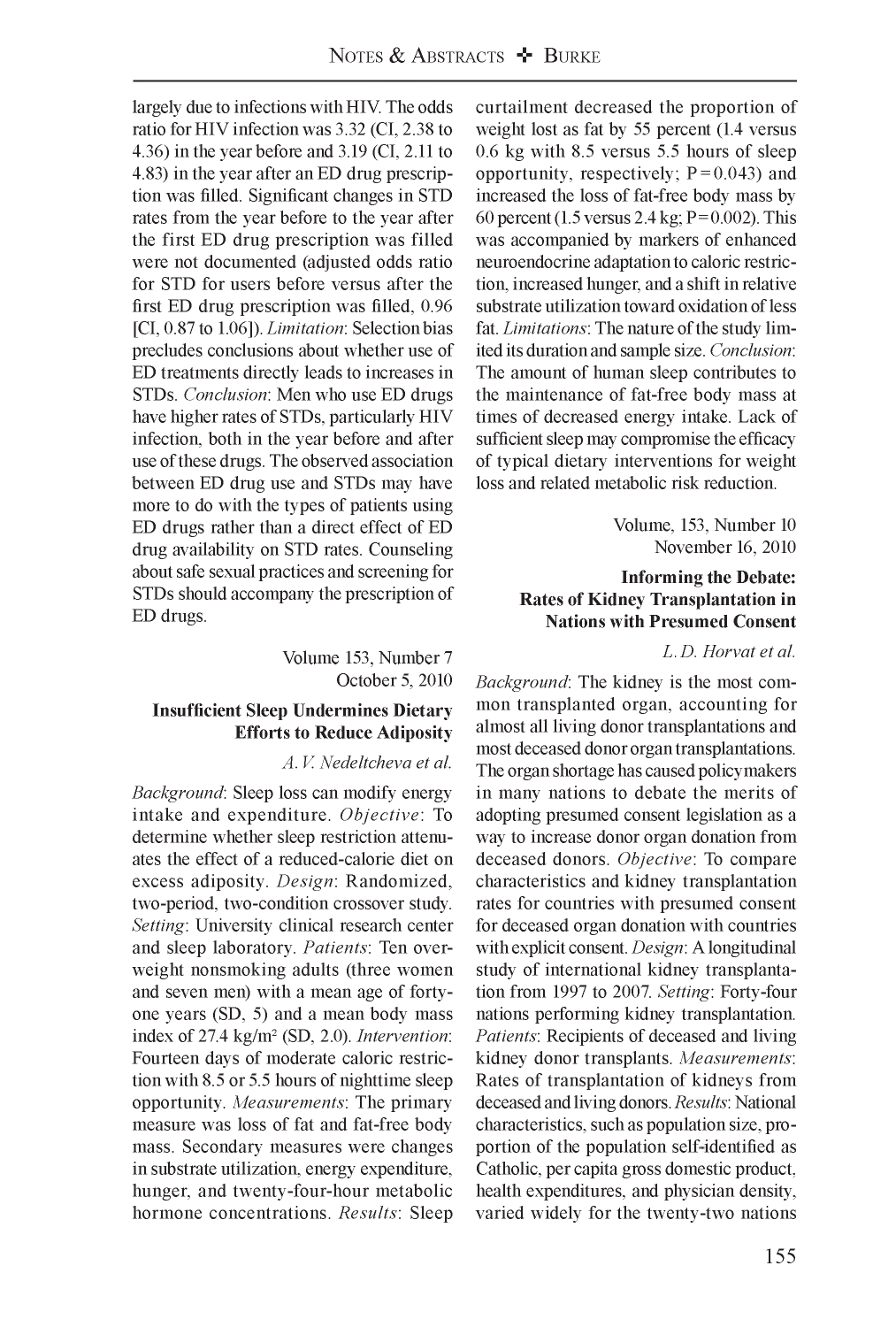with presumed consent and the twenty-two nations with explicit consent. Deceased donor kidney transplantation rates were higher in nations with presumed consent (median, 22.6 transplantations per million population [pmp]; interquartile range [IQR], 9.3 to 33.8) versus nations with explicit consent (median, 13.9 transplantations pmp; IQR, 3.6 to 23.1). Living donor kidney transplantation rates were lower in nations with presumed consent (median, 2.4 transplantations pmp; IQR, 1.7 to 4.3) versus nations with explicit consent (median, 5.9 transplantations pmp; IQR, 2.3 to 12.2). The findings were consistent when nations were classified according to per capita gross domestic product, health expenditures, and physician density. *Limitation'.* As with any observational study, associations may not be causal. *Conclusion*: Nations with presumed consent have higher rates of deceased donor kidney transplantation than nations with explicit consent. Any nation deciding to adopt presumed consent should carefully consider and reduce any negative effect on rates of living donation.

# **Archives of Internal Medicine**

Volume 170, Number 16 September 13, 2010

# **Patient Perceptions of Mistakes in Ambulatory Care**

*C. E. Kistler et al.*

*Background:* Little information exists about current patient perceptions of medical mistakes in ambulatory care within a diverse population. The authors aimed to learn about the perceptions of medical mistakes, what factors were associated with perceived mistakes, and whether the participants changed physicians because of these perceived mistakes. *Methods:* The authors conducted a cross-sectional survey at seven primary care practices in North Carolina of Englishor Spanish-speaking adults, aged eighteen years and older, who saw a health care professional during 2008. Main outcome measures were four questions about patient perceptions of medical mistakes in the ambulatory care setting, including (1) overall experience with a medical mistake; type of mistake, such as a (2) diagnostic mistake or (3) treatment mistake, and its associated harm; and (4) effect of this mistake on changing physicians. *Results:* Of 1,697 participants, 265 (15.6 percent) responded that a physician had made a mistake, 227 (13.4 percent) reported a wrong diagnosis, 212 (12.5 percent) reported a wrong treatment, and 239 (14.1 percent) reported having changed physicians because of a mistake. Participants perceived mistakes and harm in both diagnostic care and medical treatment. Patients with chronic back pain, higher educational attainment, and poor physical health were at increased odds of perceiving mistakes, whereas African American patients were less likely to perceive mistakes. *Conclusions:* Patients perceived mistakes in their diagnostic and treatment care in the ambulatory setting. These perceptions had a concrete effect on the physician-patient relationship, often leading patients to seek another health care professional

# **British Medical Journal**

Volume 341, Number c2501 September 30, 2010

**The Effect of a Multifaceted Empowerment Strategy on Decision Making about the Number of Embryos Transferred in In Vitro Fertilisation: Randomised Controlled Trial**

#### *A. van Peperstraten et al.*

*Objectives:* To evaluate the effects of a multifaceted empowerment strategy on the actual use of single embryo transfer after in vitro fertilization. *Design:* Randomized controlled trial. *Setting:* Five in vitro fertilization clinics in the Netherlands. *Participants*: Three hundred and eight couples (women aged over forty) on the waiting list for a first in vitro fertilization cycle. *Interventions:* The multifaceted strategy aimed to empower couples in deciding how many embryos should be transferred. The strategy consisted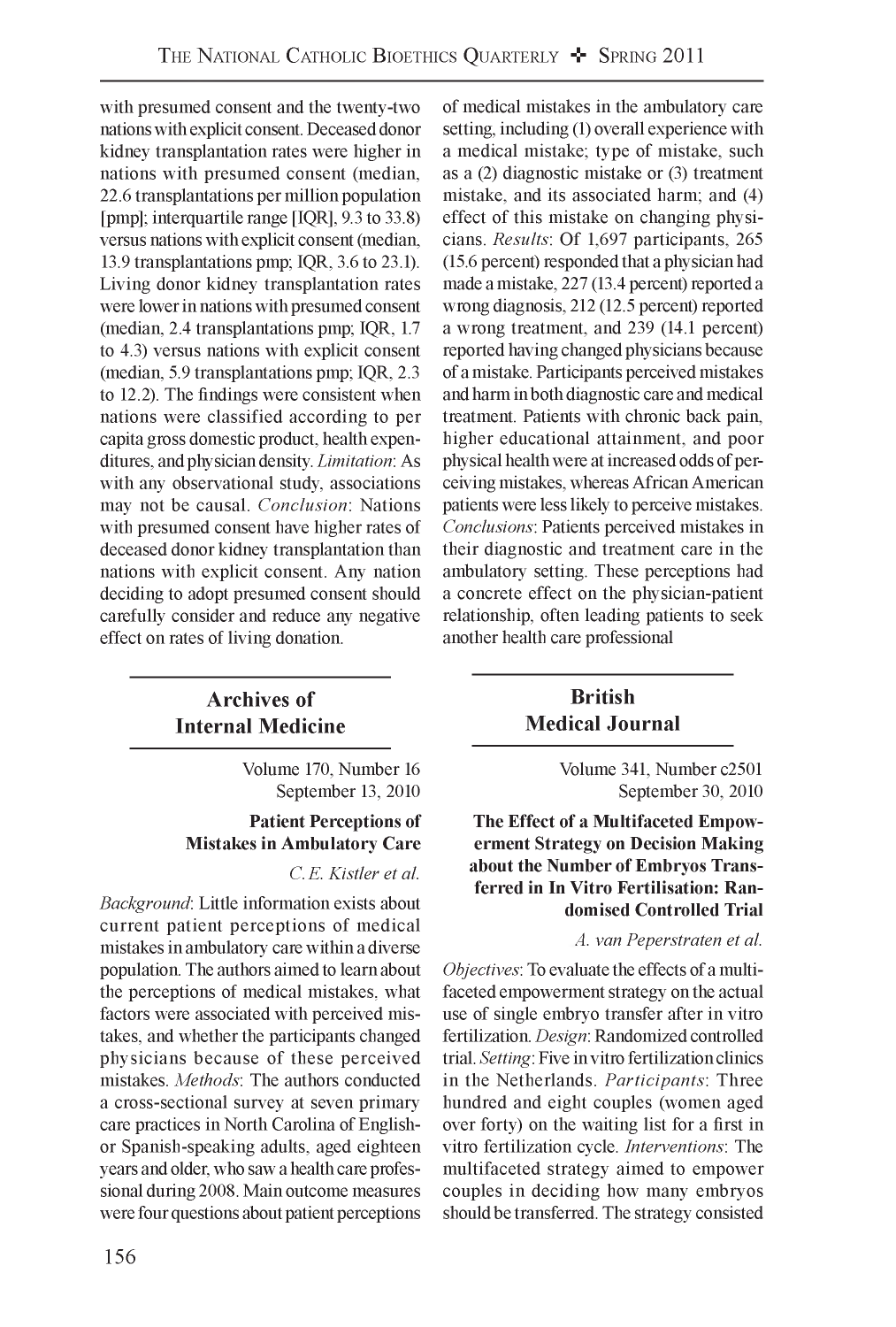of a decision aid, support of a nurse specializing in in vitro fertilization, and the offer of reimbursement by way of an extra treatment cycle. The control group received standard care for in vitro fertilization. *Main Outcome Measures*: Use of single embryo transfer in the first and second treatment cycles as well as decision making variables and costs of the empowerment strategy. *Results:* After the first treatment cycle, single embryo transfer was used by 43 percent (65 of 152) of couples in the intervention group and 32 percent (50 of 156) in the control group (difference 11 percent, 95 percent confidence interval 0 to 22 percent; P=0.05). After the second treatment cycle, single embryo transfer was used by 26 percent (14 of 154) of couples in the intervention group compared with 16 percent (8 of 51) in the control group (difference 10 percent, -6 to 26 percent; P=0.20). Compared with couples receiving standard care, those receiving the empowerment strategy had significantly higher empowerment and knowledge levels but no differences in anxiety levels. Mean total savings per couple in the intervention group were calculated to be €169.75 (£146.77; \$219.12). *Conclusions'.* A multifaceted empowerment strategy encouraged use of single embryo transfer, increased patients' knowledge, reduced costs, and had no effect on levels of anxiety or depression. This strategy could therefore be an important tool to reduce the twin pregnancy rate after in vitro fertilization. This trial did not, however, demonstrate the anticipated 25 percent difference in use of single embryo transfer of the power calculation.

> Volume 341, Number c5174 October 5, 2010

### **Reporting of Euthanasia in Medical Practice in Flanders, Belgium: Cross Sectional Analysis of Reported and Unreported Cases**

### *T. Smets et al.*

*Objectives:* To estimate the rate of reporting of euthanasia cases to the Federal Control and Evaluation Committee and to compare the characteristics of reported and unreported cases of euthanasia. *Design*: Cross sectional analysis. *Setting*: Flanders, Belgium. *Participants:* A stratified at random sample was drawn of people who died between June 1, 2007, and November 30, 2007. The certifying physician of each death was sent a questionnaire on end-oflife decision making in the death concerned. *Main Outcome Measures:* The rate of euthanasia cases reported to the Federal Control and Evaluation Committee; physicians' reasons for not reporting cases of euthanasia; the relation between reporting and non-reporting and the characteristics of the physician and patient; the time by which life was shortened according to the physician; the labeling of the end of life decision by the physician involved; and differences in characteristics of due care between reported and unreported euthanasia cases. *Results:* The survey response rate was 58.4 percent (3,623 of 6,202 eligible cases). The estimated total number of cases of euthanasia in Flanders in 2007 was 1,040 (95 percent confidence interval [CI], 970 to 1109); thus the incidence of euthanasia was estimated as 1.9 percent of all deaths (95 percent CI, 1.6 to 2.3 percent). Approximately half (549 of 1040; 52.8 percent; 95 percent CI, 43.9 to 60.5 percent) of all estimated cases of euthanasia were reported to the Federal Control and Evaluation Committee. Physicians who perceived their case as euthanasia reported it in 93.1 percent of cases (67 of 72). Cases of euthanasia were reported less often when the time by which life was shortened was less than one week compared with when the perceived life shortening was greater (37.3 versus 74.1 percent; P < 0.001). Unreported cases were generally dealt with less carefully than reported cases: a written request for euthanasia was more often absent (87.7 versus 17.6 percent verbal request only; P < 0.001), other physicians and caregivers specialized in palliative care were consulted less often (54.6 versus 97.5 percent; 33.0 versus 63.9 percent; P<0.001 for both), the life-ending act was more often performed with opioids or sedatives (92.1 versus 4.4 percent; P < 0.001), and the drugs were more often administered by a nurse  $(41.3 \text{ versus } 0.0 \text{ percent}; P \leq 0.001)$ . *Conclusion:* One of two euthanasia cases is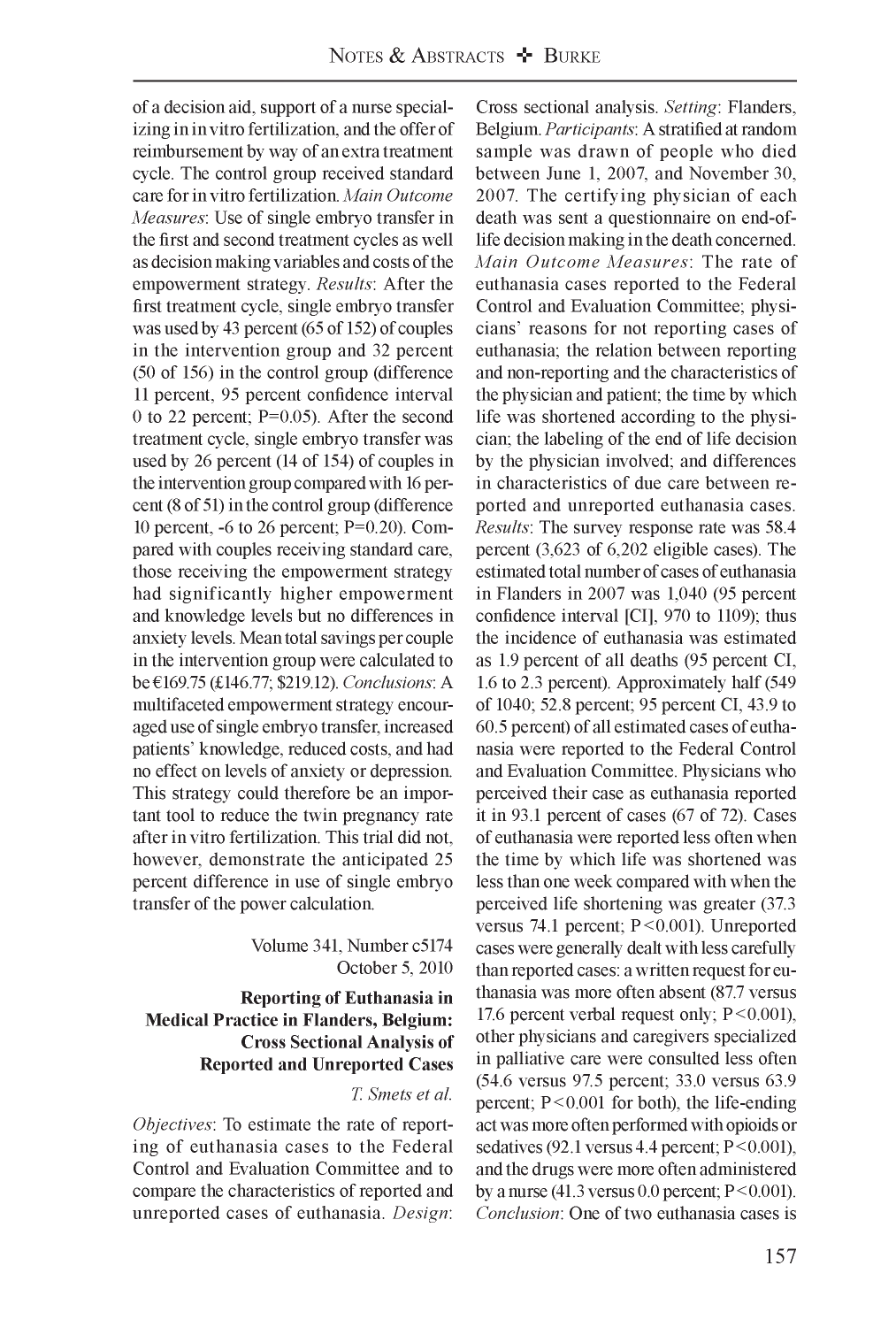reported to the Federal Control and Evaluation Committee. Most non-reporting physicians do not perceive their act as euthanasia. Countries debating legalization of euthanasia should simultaneously consider developing a policy facilitating the due care and reporting obligations of physicians.

> Volume 341, Number c5812 November 11, 2010

### **Association of Suicide Attempts with Acne and Treatment with Isotretinoin: Retrospective Swedish Cohort Study**

#### *A. Sundstrom et al.*

*Objective'.* To assess the risk of attempted suicide before, during, and after treatment with isotretinoin for severe acne. *Design*: Retrospective cohort study linking a named patient register of isotretinoin users (1980 to 1989) to hospital discharge and cause of death registers (1980 to 2001). *Setting:* Sweden, 1980 to 2001. Population 5,756 patients aged fifteen to forty -nine years prescribed isotretinoin for severe acne observed for 17,197 person years before; 2,905 person years during; and 87,120 person years after treatment. *Main Outcome Measures:* Standardized incidence ratio (observed number divided by expected number of suicide attempts standardized by sex, age, and calendar year), calculated up to three years before, during, and up to fifteen years after end of treatment. *Results:* One hundred twenty eight patients were admitted to hospital for attempted suicide. During the year before treatment, the standardized incidence ratio for attempted suicide was raised: 1.57 (95 percent confidence interval [CI], 0.86 to 2.63) for all (including repeat) attempts and 1.36 (0.65 to 2.50) counting only first attempts. The standardized incidence ratio during and up to six months after treatment was 1.78 (1.04 to 2.85) for all attempts and 1.93 (1.08 to 3.18) for first attempts. Three years after treatment stopped, the observed number of attempts was close to the expected number and remained so during the fifteen years of follow-up: standardized incidence ratio 1.04 (0.74 to 1.43) for all attempts and 0.97 (0.64 to

1.40) for first attempts. Twelve (38 percent) of thirty two patients who made their first suicide attempt before treatment made a new attempt or committed suicide thereafter. In contrast, 10 (71 percent) of the fourteen who made their first suicide attempt within six months after treatment stopped made a new attempt or committed suicide during follow-up (two sample test of proportions,  $P = 0.034$ ). The number needed to harm was 2,300 new six month treatments per year for one additional first suicide attempt to occur and 5,000 per year for one additional repeat attempt. *Conclusions:* An increased risk of attempted suicide was apparent up to six months after the end of treatment with isotretinoin, which motivates a close monitoring of patients for suicidal behavior for up to a year after treatment has ended. However, the risk of attempted suicide was already rising before treatment, so an additional risk due to the isotretinoin treatment cannot be established. As patients with a history of suicide attempts before treatment made new attempts to a lesser extent than did patients who started such behavior in connection with treatment, patients with severe acne should not automatically have isotretinoin treatment withheld because of a history of attempted suicide.

# **Journal of the American Medical Association**

Volume 304, Number 11 September 15, 2010

**Effect of Reminders of Personal Sacrifice and Suggested Rationalizations on Residents' Self-Reported Willingness to Accept Gifts: A Randomized Trial**

*S. Sah and G. Loewenstein*

*Context:* Despite expanding research on the prevalence and consequences of conflicts of interest in medicine, little attention has been given to the psychological processes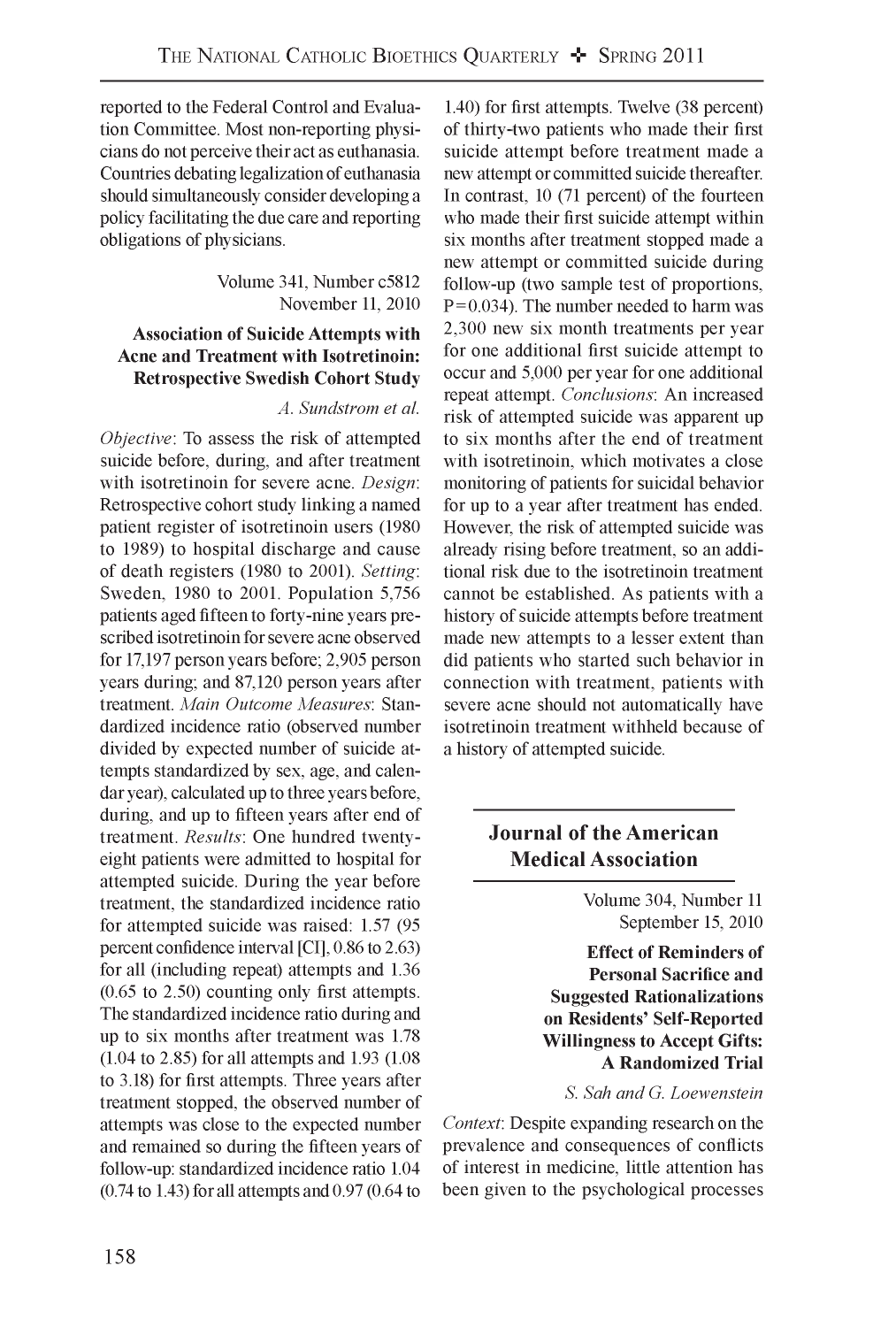Volume 304, Number 19 November 17, 2010

#### **Automated External Defibrillators and Survival after In-Hospital Cardiac Arrest**

*P. S. Chan et al.*

*Context:* Automated external defibrillators (AEDs) improve survival from out-ofhospital cardiac arrests, but data on their effectiveness in hospitalized patients are limited. *Objective*: To evaluate the association between AED use and survival for in-hospital cardiac arrest. *Design, Setting, and Patients:* Cohort study of 11,695 hospitalized patients with cardiac arrests between January 1, 2000, and August 26, 2008, at 204 U.S. hospitals following the introduction of AEDs on general hospital wards. *Main Outcome Measure:* Survival to hospital discharge by AED use, using multivariable hierarchical regression analyses to adjust for patient factors and hospital site. *Results:* Of 11,695 patients, 9,616 (82.2 percent) had nonshockable rhythms (asystole and pulseless electrical activity) and 2079 (17.8 percent) had shockable rhythms (ventricular fibrillation and pulseless ventricular tachycardia). AEDs were used in 4,515 patients (38.6 percent). Overall, 2,117 patients (18.1 percent) survived to hospital discharge. Within the entire study population, AED use was associated with a lower rate of survival after in-hospital cardiac arrest compared with no AED use (16.3 versus 19.3 percent; adjusted rate ratio, 0.85; 95 percent confidence interval [CI],  $0.78$  to  $0.92$ ; P < 0.001). Among cardiac arrests due to nonshockable rhythms, AED use was associated with lower survival (10.4 versus 15.4 percent; adjusted rate ratio, 0.74; 95 percent CI, 0.65 to 0.83; P < 0.001). In contrast, for cardiac arrests due to shockable rhythms, AED use was not associated with survival (38.4 versus 39.8 percent; adjusted rate ratio, 1.00; 95 percent CI, 0.88 to 1.13; P=0.99). These patterns were consistently observed in both monitored and non-monitored hospital units where AEDs were used, after matching patients to the individual units in each hospital where the cardiac ar-

that enable physicians to rationalize the acceptance of gifts. *Objectives'.* To determine whether reminding resident physicians of the sacrifices made to obtain training, as well as suggesting this as a potential rationalization, increases self-stated willingness to accept gifts from industry. *Design, Settings, and Participants*: Three hundred and one U.S. resident physicians from two sample populations (pediatrics and family medicine) who were recruited between March and July 2009 participated in a survey presented as evaluating quality of life and values. *Intervention:* Physicians were randomly assigned to receive one of three different online surveys. The sacrifice reminders survey  $(n = 120)$  asked questions about sacrifices made in medical training, followed by questions regarding the acceptability of receiving gifts from industry. The suggested rationalization survey  $(n=121)$  presented the same sacrifice questions, followed by a suggested possible rationalization (based on sacrifices made in medical training) for acceptance of gifts, before the questions regarding the acceptability of gifts. The control survey  $(n=60)$  asked about the acceptability of gifts before asking questions about sacrifices or suggesting a rationalization. *Main Outcome Measures:* Physician self-stated acceptability of receiving gifts from industry. *Results*: Reminding physicians of sacrifices made in obtaining their education resulted in gifts being evaluated as more acceptable: 21.7 percent (13 of 60) in the control group versus 47.5 percent (57 of 120) in the sacrifice reminders group (odds ratio, 1.81; 95 percent confidence interval [CI], 1.27 to 2.58;  $P = 0.001$ ). Although most residents disagreed with the suggested rationalization, exposure to it further increased the perceived acceptability of gifts to 60.3 percent (73 of 121) in that group (odds ratio relative to sacrifice reminders group, 1.45; 95 percent CI, 1.22 to 1.72; P < 0.001). *Conclusions:* Providing resident physicians with reminders of sacrifices increased the perceived acceptability of industry-sponsored gifts. Including a rationalization statement further increased gift acceptability.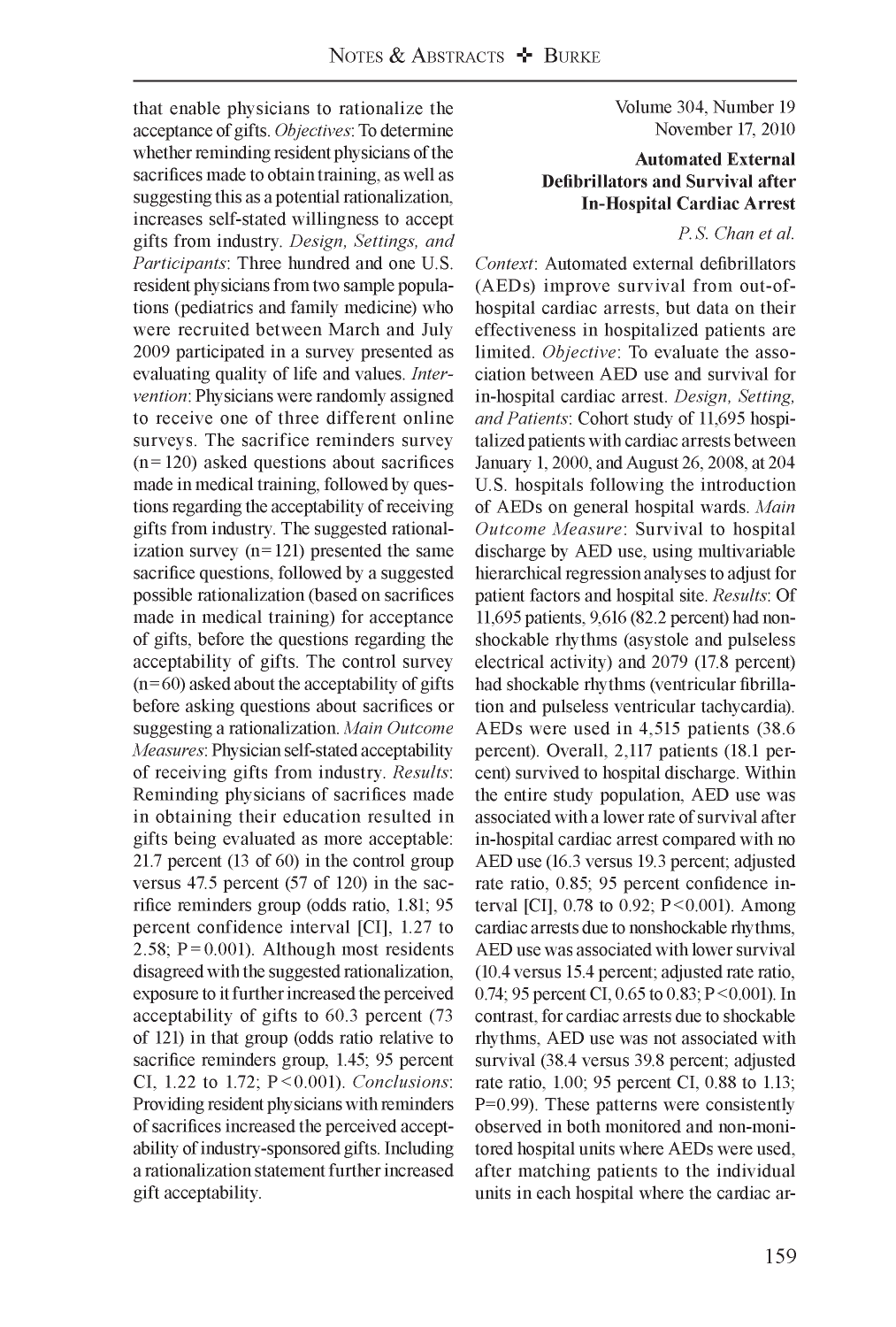rest occurred and with a propensity score analysis. *Conclusion'.* Among hospitalized patients with cardiac arrest, use of AEDs was not associated with improved survival.

# **Journal of General Internal Medicine**

Volume 25, Number 9 September 2010

# **Leaving against Medical Advice (AMA): Risk of 30-day Mortality and Hospital Readmission**

*J.M. Glasgow, M. Vaughn-Sarrazin, and P. J. Kaboli*

*Background:* With 1 to 2 percent of patients leaving the hospital against medical advice (AMA), the potential for these patients to suffer adverse health outcomes is of major concern. *Objective'.* To examine thirty-day hospital readmission and mortality rates for medical patients who left the hospital AMA and identify independent risk factors associated with these outcomes. *Design*: A five -year retrospective cohort of all patients discharged from a Veterans Administration hospital. *Subjects'* The final study sample included 1,930,947 medical admissions to 129 Veterans Administration hospitals from 2004 to 2008; 32,819 patients (1.70 percent) were discharged AMA. *Measurements:* Primary outcomes of interest were thirty-day mortality and thirty-day all-cause hospital readmission. *Results:* Compared to discharges home, AMA patients were more likely to be black, have low income, and have co-morbid alcohol abuse (for all, chi<sup>2</sup> df = 1, p < 0.001). AMA patients had a higher thirtyday readmission rate (17.7 percent versus 11.0 percent, p<0.001) and higher thirty-day mortality rate (0.75 percent versus 0.61 percent,  $p=0.001$ ). In Cox proportional hazard modeling controlling for demographics and comorbidity, the largest hazard for patients having a thirty-day readmission is leaving AMA (HR = 1.35, 95 percent CI, 1.32 to 1.39). Similar modeling for thirty-day mortality reveals a nearly significant increased hazard rate for patients discharged AMA (HR = 1.10, 95 percent CI, 0.98 to 1.24). *Conclusions:* Due to the higher risk of adverse outcomes, hospitals should target AMA patients for post-discharge interventions, such as phone follow-up, home visits, or mental health counseling to improve outcomes.

# **Journal of Health Economics**

Published online December 23, 2010

# **The Impact of Emergency Birth Control on Teen Pregnancy and STIs**

*S. Girma and D. Paton*

Abstract We use panel data from local authorities in England between 1998 and 2004 to examine the differential impact of increased access for teenagers to emergency birth control (EBC) at pharmacies on teenage pregnancies and sexually transmitted infections (STIs). We estimate both difference-in-difference (DD) and the more robust difference-in-difference-in-differences (DDD) models. The DD estimates provide some evidence that pharmacy EBC schemes are associated with higher teenage conception rates, but this result is not upheld in the DDD models. In contrast both the DD and DDD models provide consistent evidence that pharmacy EBC schemes are associated with higher teenage STI rates.

# **Mayo Clinic Proceedings**

Volume 85, Number 9 September 2010

# **Ethical Analysis of Withdrawing Ventricular Assist Device Support**

*P. S. Mueller et al.*

*Objective:* To describe a series of patients with heart failure supported with a ventricular assist device (VAD) who requested (or whose surrogates requested) withdrawal of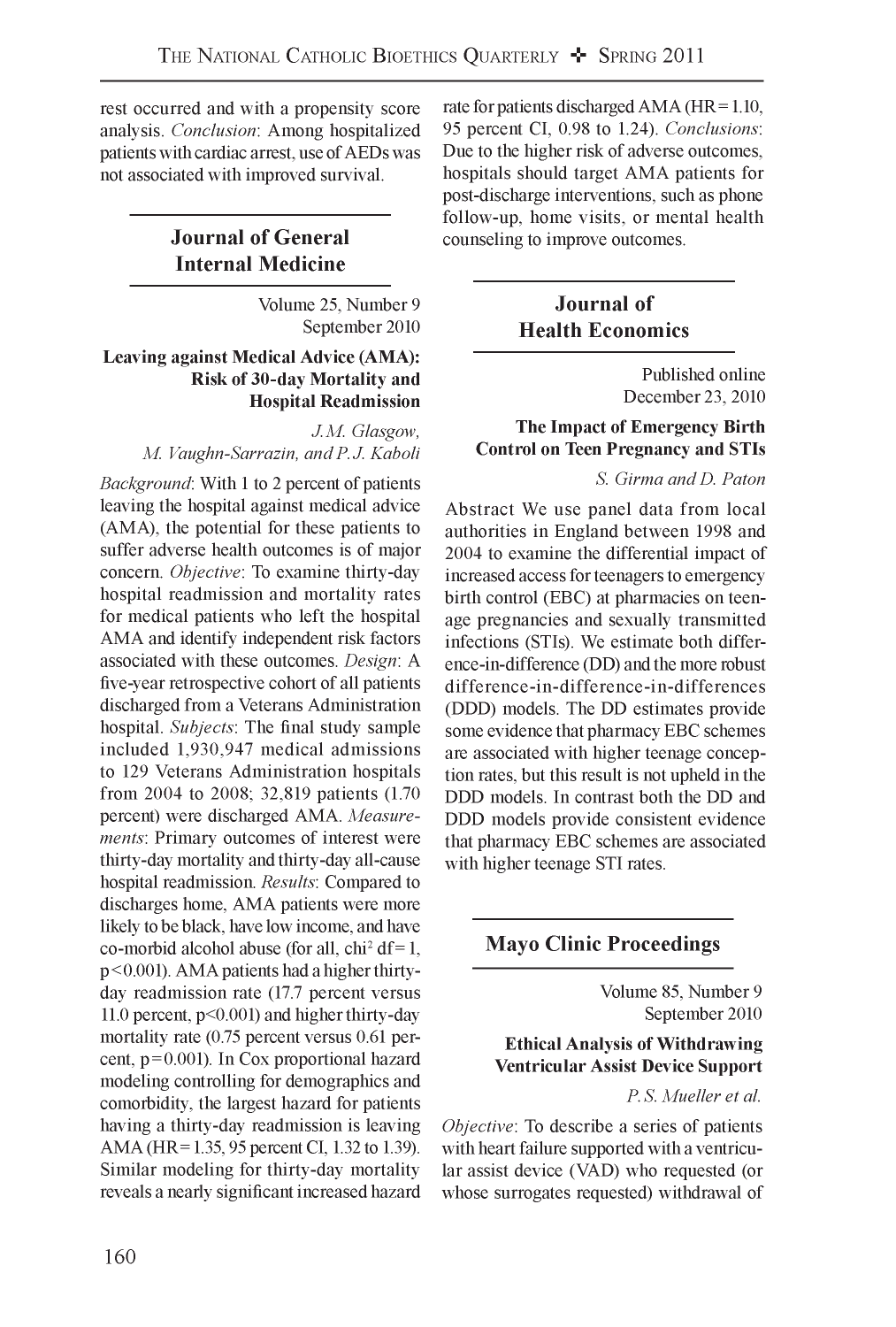VAD support and the legal and ethical aspects pertaining to these requests. *Patients and Methods*: The authors retrospectively reviewed the medical records of patients at the Mayo Clinic in Rochester, Minnesota, from March 1, 2003, through January 31, 2009, who requested (or whose surrogates requested) withdrawal of VAD support and for whom the requests were fulfilled. The authors then explored the legal and ethical permissibility of carrying out such requests. *Results:* The median age of the fourteen patients identified (thirteen men, one woman) was fifty-seven years. Requests were made by two patients and twelve surrogates. None of the patients' available advance directives mentioned the VAD. For eleven patients, multidisciplinary care conferences were held before withdrawal of VAD support. Only one patient had an ethics consultation. All fourteen patients died within one day of withdrawal of VAD support. *Conclusion:* Patients have the right to refuse or request the withdrawal of any unwanted treatment, and the authors argue that this right extends to VAD support. The authors also argue that the cause of death in these cases is the underlying heart disease, not assisted suicide or euthanasia. Therefore, patients with heart failure supported with VADs or their surrogates may request withdrawal of this treatment. In the authors' view, carrying out such requests is permissible in accordance with the principles that apply to withdrawing other life-sustaining treatments.

# **New England Journal of Medicine**

Volume 363, Number 8 August 19, 2010

### **Early Palliative Care for Patients with Metastatic Non-small-cell Lung Cancer**

### *J. S. Temel et al.*

*Background:* Patients with metastatic nonsmall-cell lung cancer have a substantial symptom burden and may receive aggressive care at the end of life. The authors examined the effect of introducing palliative care early after diagnosis on patient-reported outcomes and end-of-life care among ambulatory patients with newly diagnosed disease. *Methods*: The authors randomly assigned patients with newly diagnosed metastatic non-small-cell lung cancer to receive either early palliative care integrated with standard oncologic care or standard oncologic care alone. Quality of life and mood were assessed at baseline and at twelve weeks with the use of the Functional Assessment of Cancer Therapy-Lung (FACT-L) scale and the Hospital Anxiety and Depression Scale, respectively. The primary outcome was the change in the quality of life at twelve weeks. Data on end-of-life care were collected from electronic medical records. *Results:* Of the 151 patients who underwent randomization, twenty -seven died by twelve weeks and 107 (86 percent of the remaining patients) completed assessments. Patients assigned to early palliative care had a better quality of life than did patients assigned to standard care (mean score on the FACT-L scale [in which scores range from 0 to 136, with higher scores indicating better quality of life], 98.0 versus 91.5;  $P = 0.03$ ). In addition, fewer patients in the palliative care group than in the standard care group had depressive symptoms (16 percent versus 38 percent,  $P = 0.01$ ). Despite the fact that fewer patients in the early palliative care group than in the standard care group received aggressive end-of-life care (33 percent versus 54 percent, P=0.05), median survival was longer among patients receiving early palliative care (11.6 months versus 8.9 months,  $P=0.02$ ). *Conclusions:* Among patients with metastatic non-small-cell lung cancer, early palliative care led to significant improvements in both quality of life and mood. As compared with patients receiving standard care, patients receiving early palliative care had less aggressive care at the end of life but longer survival. (Funded by an American Society of Clinical Oncology Career Development Award and philanthropic gifts; ClinicalTrials. gov number, NCT01038271.)